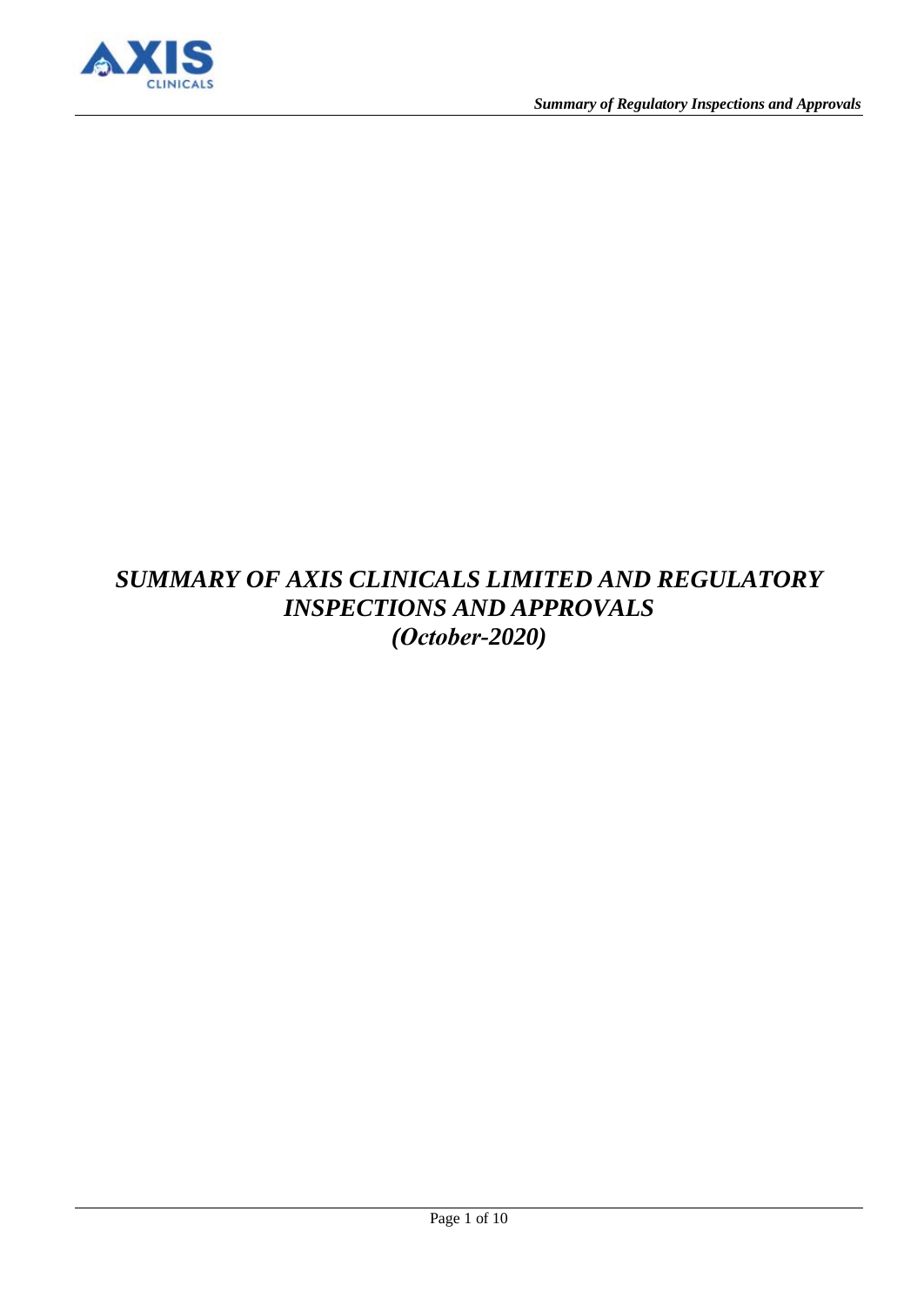

# **INTRODUCTION:**

AXIS Clinicals Limited is a Contract Research Organization for clinical research to support bioequivalence studies and Phase Trials. AXIS Clinicals Limited offers services for Medical writing, Study site support, Bioanalysis, Data management and Statistical services as a one stop full time global CRO to serve the pharmaceutical industry by keeping pace with latest techniques, procedures by ensuring scientific validity of all research projects and complying with global regulations.

AXIS Clinicals Limited is headquartered in Hyderabad, India with operations and facilities in China, Mexico and USA to support the global sponsors. In India, AXIS is having 2 facilities to support bioequivalence studies. Further details were provided under the Table "Legal Identity of the facilities".

#### **Key Features:**

- AXIS Clinicals Limited has a total of 9 study areas that have an overall capacity of 330 beds.
- The bioanalytical lab located at head office has equipped with 26 LC-MS/MS and 2 ICP-OES and 1 ICP-MS to support bioanlaytical services.
- Pharmacokinetic analysis and Biostatistical analysis of data will be carried out by using WinNonlin and SAS software's.
- A Clinical Research (CR) and Clinical Data Management (CDM) departments will support phase trails in hospitals and Data management by using Oracle clinical.
- AXIS Clinical Reference Laboratory is approved by NABL as per ISO 15189:2012 and accredited.
- AXIS Clinicals Limited has an Independent Quality Assurance Team and Common Quality Management System across all facilities to have uniform data / conduct of the studies / Documentation / final report preparation.

AXIS Clinicals Limited formerly known as Trident Life Sciences Limited and the scope of the change is only name of the company and has been approved by the Registrar of Companies, Government of India and regulatory agencies like Drug Controller General of India (DCGI) etc.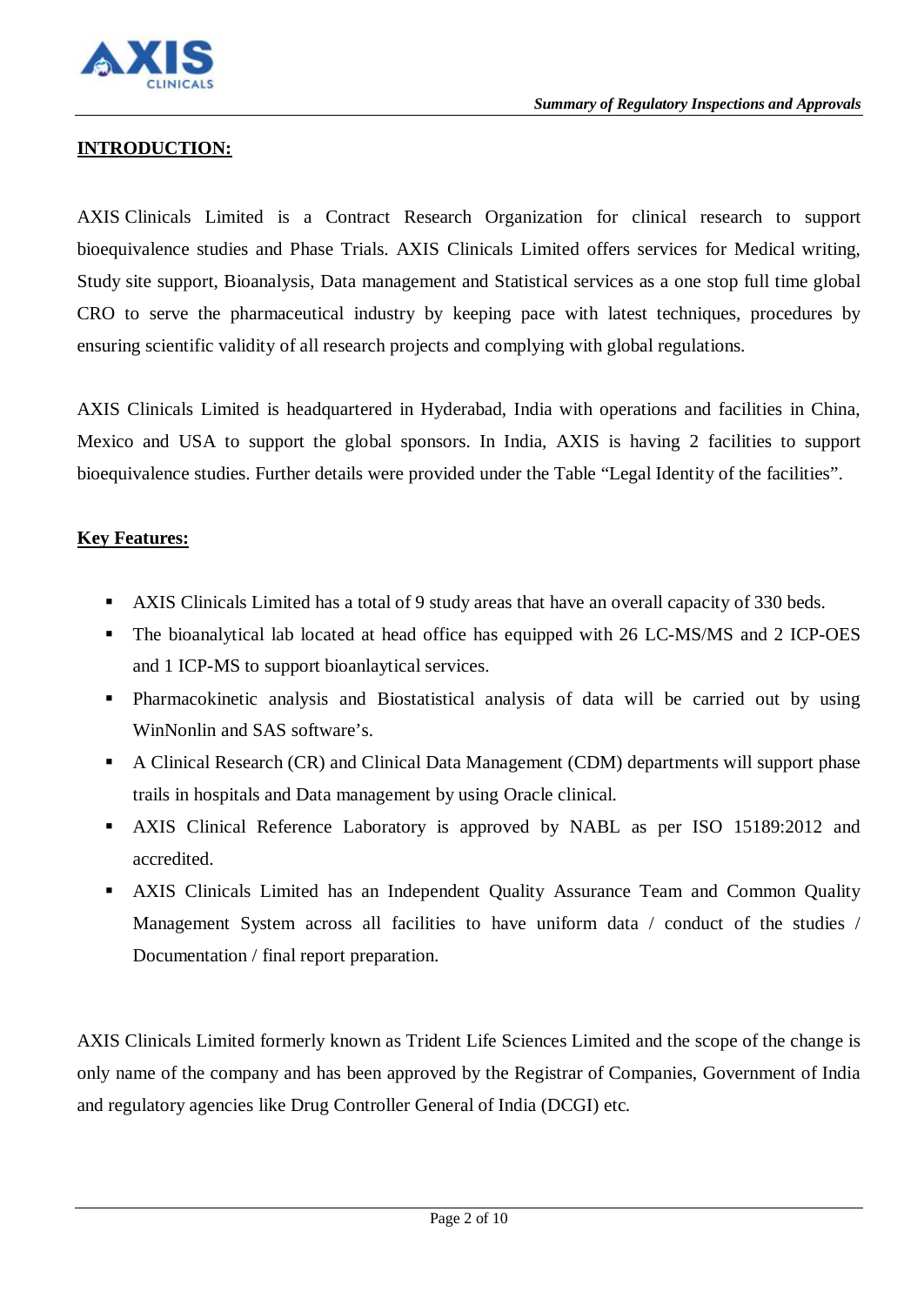

# **LEGAL IDENTITY OF THE FACILITIES:**

| <b>Facility</b>                          | <b>Address</b>                       | <b>Scope</b>                                     | <b>Bed capacity</b>       | <b>USFDA FEI &amp; DUNS</b> |
|------------------------------------------|--------------------------------------|--------------------------------------------------|---------------------------|-----------------------------|
|                                          |                                      |                                                  |                           | <b>Number</b>               |
| Head office                              | <b>AXIS Clinicals Limited</b>        | Clinical, Clinical Reference Lab, Bioanalytical, | 192<br>beds in 4 study    | FEI No: 3006649033,         |
| $(ACL-01)$                               | 1-121/1, Survey No. 66 & 67 (Part),  | Pharmacokinetic and Statistical services and     | areas with bed capacities | DUNS No: 86-346-1407        |
|                                          | Miyapur, Serilingampally,            | Phase trails (Clinical Research), Clinical Data  | 62, 58, 36, 36            |                             |
|                                          | Hyderabad, Telangana, 500049, India. | Management (CDM).                                |                           |                             |
|                                          |                                      |                                                  |                           |                             |
| $ACL-02$                                 | <b>AXIS</b> Clinicals Limited,       |                                                  | 128 bed capacities in 4   | FEI No: 3010297993,         |
| (Operations at this                      | Plot No. 33 to 35,                   | <b>Clinical Phase</b>                            | study areas with bed      | DUNS No: 65-062-3114        |
| were closed<br>unit<br>February-<br>from | Alluri Sitaramaraju Nagar,           |                                                  | capacities of 28,36,28    |                             |
| 2017)                                    | Opp. J.P.N Nagar,                    |                                                  | and 36                    |                             |
|                                          | Miyapur, Hyderabad, Telangana,       |                                                  |                           |                             |
|                                          | 500049, India.                       |                                                  |                           |                             |
| $ACL-03$                                 | AXIS Clinicals Limited,              |                                                  | 138 bed capacities in 5   | FEI No: 3012359023,         |
|                                          | Atharva, Opp. Rajpath club,          | <b>Clinical Phase</b>                            | study areas with bed      | DUNS No: 65-100-6277        |
|                                          | S.G highway, Bodakdev,               |                                                  | capacities of 36,15,15,   |                             |
|                                          | Ahmedabad- 380015,                   |                                                  | 36 and 36.                |                             |
|                                          | Gujarat-India                        |                                                  |                           |                             |

*Note: The bio-analytical, Pharmacokinetic and biostatistical services will be supported from head office (ACL 01) located in Hyderabad for all the facilities (ACL-01, ACL-02 & ACL-03).*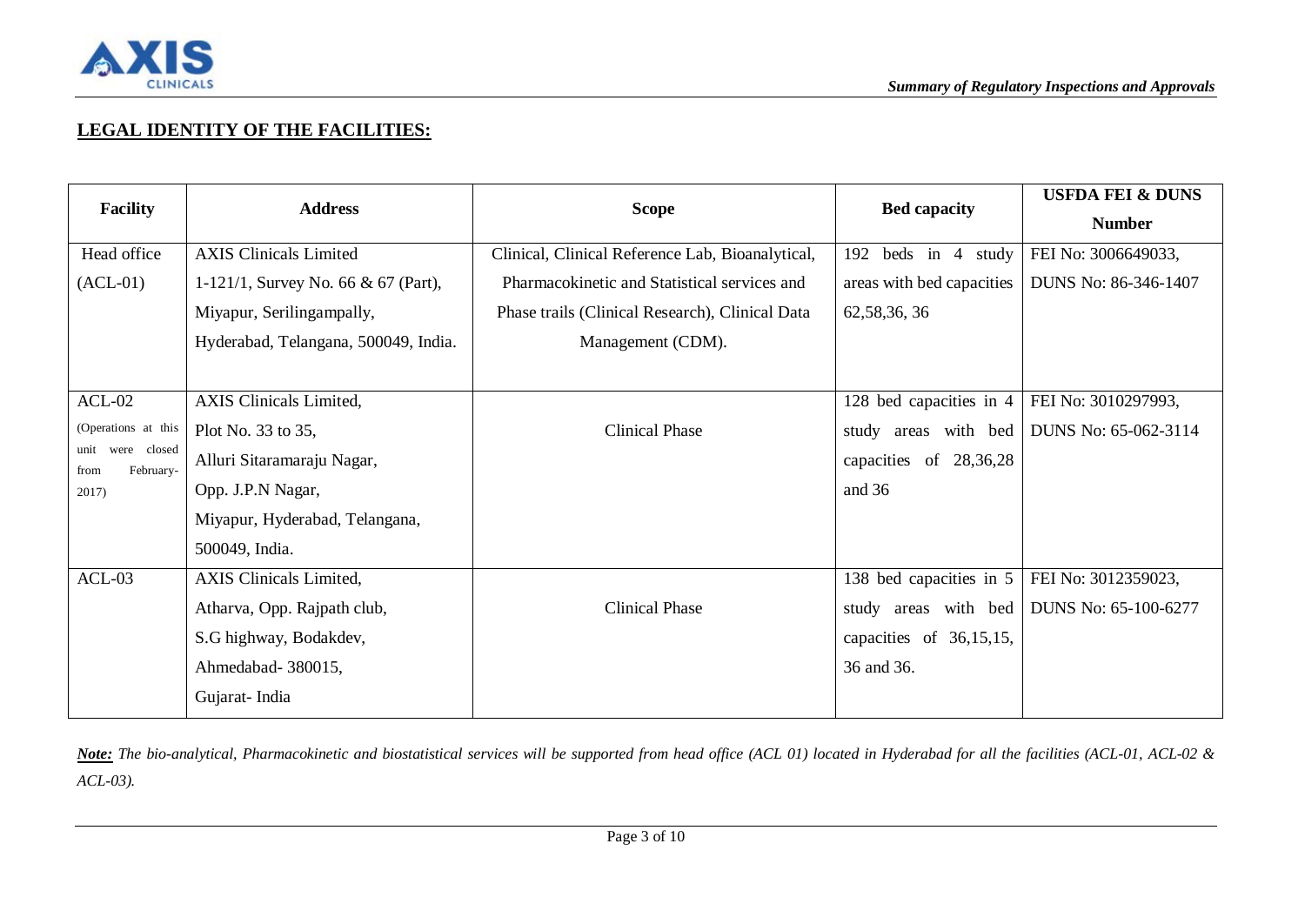

#### **REGULATORY INSPECTIONS AND ACCREDITATIONS:**

AXIS Clinicals Limited conducted bioequivalence studies to support marketing authorization for various regulated markets including US FDA, UK-MHRA, AEMPS-Spain, INFARMED-Portugal, ANSM-France, Turkey-MOH, WHO, DCGI, Health Canada, Thai-MOPH, NPRA-Malaysia, GCC Gulf, MCC-South Africa, MHSD-RoK Kazakhstan etc. for various sponsors. Our facility has been audited and approved by various global regulatory agencies and accreditation bodies and the details were described in the following table.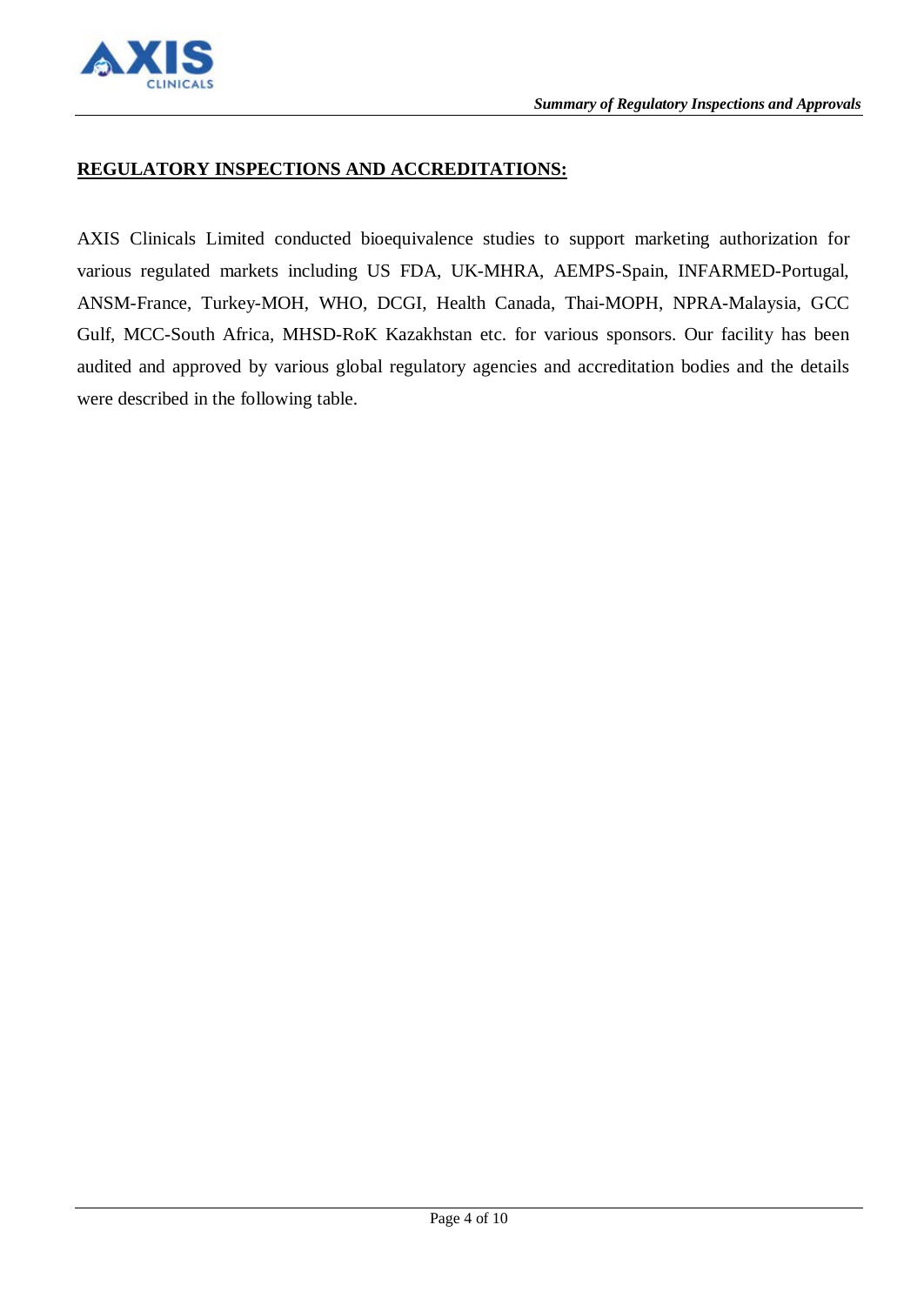

### **US-FDA REGULATORY INSPECTIONS:**

| S.No.  | Year | <b>Inspection dates</b>                     | <b>Scope</b>                 | <b>Facility</b> | <b>Outcome</b>  | <b>Receipt of EIR</b> | <b>Remarks</b>                             |
|--------|------|---------------------------------------------|------------------------------|-----------------|-----------------|-----------------------|--------------------------------------------|
|        | 2008 | $05^{\text{th}} - 14^{\text{th}}$ Mar 2008  | All Phases                   | $ACL-01$        | Form 483 issued | Yes                   | <b>Nil</b>                                 |
| 2      | 2008 | $27^{\text{th}}$ -31 <sup>st</sup> Oct 2008 | All Phases                   | $ACL-01$        | Form 483 issued | Yes                   | <b>Nil</b>                                 |
| 3      | 2009 | $26^{\text{th}} - 30^{\text{th}}$ Oct 2009  | All Phases                   | $ACL-01$        | No Form 483     | Yes                   | <b>Nil</b>                                 |
| 4      | 2010 | $31st$ May-11 <sup>th</sup> Jun 2010        | <b>Clinical Phase</b>        | $ACL-01$        | No Form 483     | Yes                   | <b>Nil</b>                                 |
| 5      | 2011 | $14^{th}$ -16 <sup>th</sup> Feb 2011        | <b>Clinical Phase</b>        | $ACL-02$        | No Form 483     | Yes                   | Nil                                        |
| 6      | 2011 | $16^{th}$ -21 <sup>st</sup> Mar 2011        | Bioanalytical                | $ACL-01$        | Form 483 issued | Yes                   | Nil                                        |
| $\tau$ | 2011 | $10^{th}$ -14 <sup>th</sup> Oct 2011        | <b>Clinical Phase</b>        | $ACL-01$        | No Form 483     | Yes                   | N <sub>i</sub>                             |
| 8      | 2012 | $01^{\text{st}} - 05^{\text{th}}$ Oct 2012  | <b>Clinical Phase</b>        | $ACL-01$        | Form 483 issued | Yes                   | N <sub>i</sub>                             |
| 9      | 2013 | $06^{\rm th}\text{-}08^{\rm th}$ Aug $2013$ | All Phases                   | $ACL-01$        | No Form 483     | Yes                   | Nil                                        |
| 10     | 2014 | $10^{th}$ -20 <sup>th</sup> Mar 2014        | <b>Clinical Phase</b>        | $ACL-02$        | No Form 483     | Yes                   | Head office address<br>captured in EIR     |
| 11     | 2016 | $16^{th} - 18^{th}$ Mar 2016                | Bioanalytical (GMP)<br>Phase | $ACL-01$        | Form 483 issued | No                    | Analytical services with<br><b>ICP-OES</b> |
| 12     | 2016 | $06^{\text{th}} - 10^{\text{th}}$ Jun 2016  | <b>Bioanalytical Phase</b>   | $ACL-01$        | Form 483 issued | Yes                   | Nil                                        |
| 13     | 2016 | $11^{th}$ -21 <sup>st</sup> Jul 2016        | <b>Clinical Phase</b>        | $ACL-01$        | No Form 483     | Yes                   | <b>Nil</b>                                 |
| 14     | 2016 | $11^{th}$ -25 <sup>th</sup> Aug 2016        | <b>Clinical Phase</b>        | $ACL-02$        | No Form 483     | Yes                   | Nil                                        |
| 15     | 2018 | $21^{\rm st}$ -25 <sup>th</sup> May 2018    | <b>Clinical Phase</b>        | $ACL-03$        | No Form 483     | Yes                   | Unannounced<br>Inspection                  |
| 16     | 2018 | $27^{th} - 30^{th}$ Aug 2018                | <b>Bioanalytical Phase</b>   | $ACL-01$        | No Form 483     | Yes                   | Unannounced<br>Inspection                  |
| 17     | 2018 | $29^{th}$ Oct – 05 <sup>th</sup> Nov 2018   | <b>Clinical Phase</b>        | $ACL-01$        | No Form 483     | Yes                   | <b>Nil</b>                                 |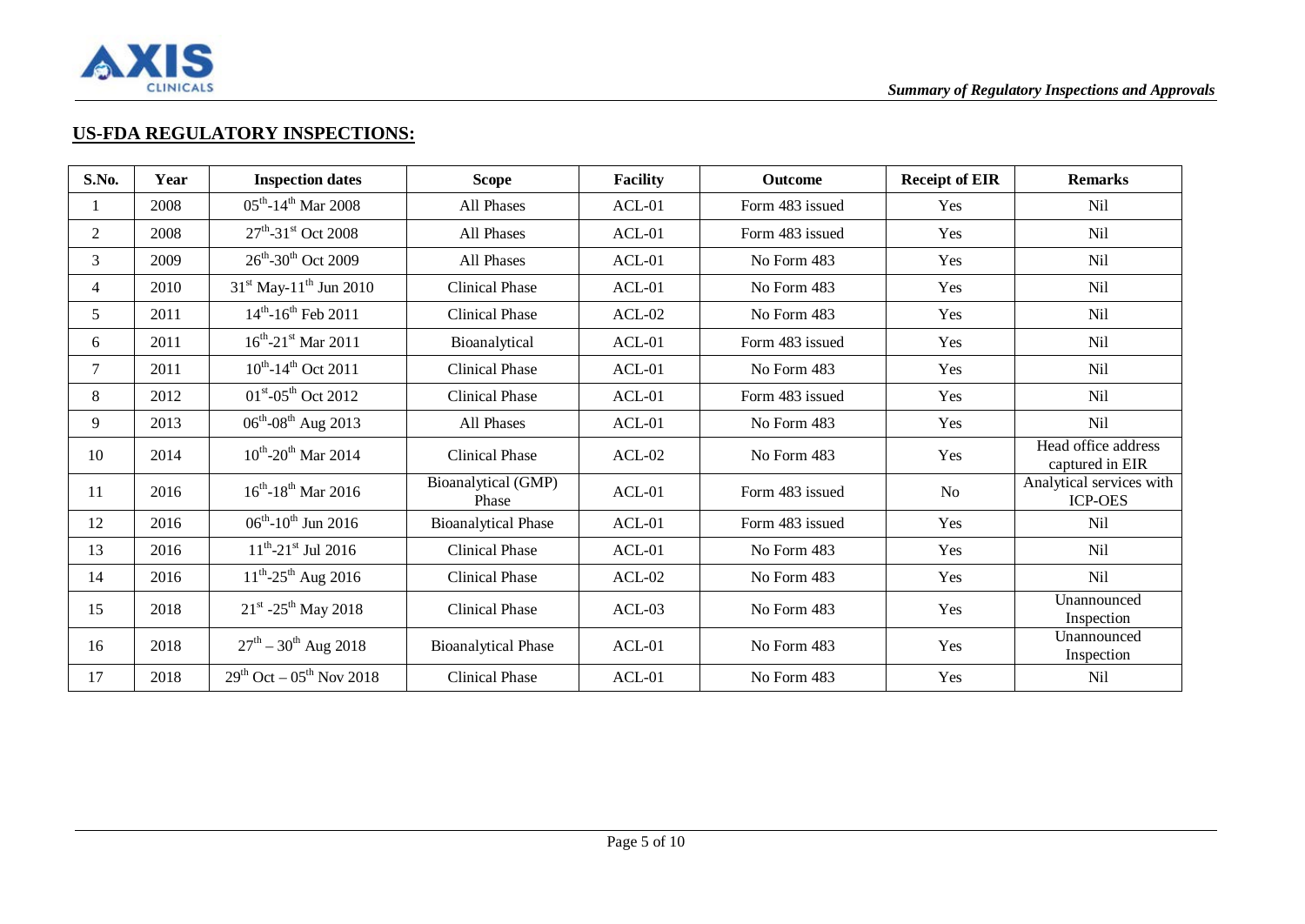

# **US-FDA REGULATORY INSPECTIONS – CR STUDIES (PATIENT POPULATION STUDIES):**

| S.No.          | Year | <b>Inspection dates</b>                           | <b>Scope / Therapeutic</b><br><b>Indication</b>    | <b>Facility</b>                                                                     | <b>Outcome</b>  | Receipt of<br><b>EIR</b> | <b>Remarks</b>         |
|----------------|------|---------------------------------------------------|----------------------------------------------------|-------------------------------------------------------------------------------------|-----------------|--------------------------|------------------------|
|                | 2012 | 28 <sup>th</sup> May to 01 <sup>st</sup> Jun 2012 | Clinical Phase / Epilepsy                          | AXON Hospital, Hyderabad, Telangana, India                                          | No Form 483     | N <sub>o</sub>           | Nil                    |
| $\overline{2}$ | 2012 | $04^{\text{th}}$ to $08^{\text{th}}$ Jun 2012     | Clinical Phase / Epilepsy                          | St. Theresa's General Hospital, Hyderabad,<br>Telangana, India                      | Form 483 issued | N <sub>0</sub>           | Nil                    |
| 3              | 2016 | $28th$ Nov to $02nd$ Dec 2016                     | Clinical Phase / IBS with<br>Constipation          | M.V.Hospital & Research Centre, Lucknow,<br>Uttar Pradesh, India                    | Form 483 issued | <b>No</b>                | Nil                    |
| $\overline{4}$ | 2017 | $13^{th}$ to $17^{th}$ Feb 2017                   | Clinical Phase / IBS with<br>Constipation          | Inamdhar Hospital, Pune, Maharashtra, India                                         | No Form 483     | No                       | Form FDA 484<br>issued |
| 5              | 2017 | $27th$ Feb to 3 <sup>rd</sup> Mar 2017            | Clinical Phase / IBS with<br>Constipation          | Gandhi Hospital, Hyderabad, Telangana, India                                        | Form 483 issued | N <sub>0</sub>           | Nil                    |
| 6              | 2017 | $17^{\text{th}}$ to $21^{\text{st}}$ Apr 2017     | Clinical Phase / IBS with<br>Constipation          | Samvedana Hospital, Varanasi, Uttar Pradesh,<br>India                               | No Form 483     | <b>No</b>                | Form FDA 484<br>issued |
| 7              | 2017 | $06^{th}$ to $10^{th}$ Nov 2017                   | Clinical Phase/Psoriasis /<br>Rheumatoid Arthritis | Rathi Hospital, Ahmedabad, Gujarat, India                                           | No Form 483     | Yes                      | Form FDA 484<br>issued |
| 8              | 2017 | $13^{th}$ to $17^{th}$ Nov 2017                   | Clinical Phase /<br>Schizophrenia                  | Ratandeep Multispeciality Hospital,<br>Ahmedabad, Gujarat, India                    | No Form 483     | N <sub>o</sub>           | Form FDA 484<br>issued |
| 9              | 2019 | $04^{th}$ to $08^{th}$ Feb 2019                   | Clinical Phase / Iron<br>Deficiency Anemia         | <b>KRM Hospital and Research</b><br>centre,Lucknow,UP-226010,India.                 | Form 483 issued | <b>No</b>                | Nil                    |
| 10             | 2019 | $05^{th}$ to $07^{th}$ Mar 2019                   | Diarrhea caused by Giardia<br>lamblia              | The Grant Government Medical College,<br>Mumbai Central, Mumbai, Maharashtra, India | No Form 483     | Yes                      | Nil                    |
| 11             | 2019 | $09^{th}$ to $19^{th}$ Jul 2019                   | Clinical Phase / Iron<br>Deficiency Anemia         | Bodyline Hospitals Pvt. Ltd., Ahmedabad,<br>Gujarat, India                          | Form 483 issued | N <sub>o</sub>           | Form FDA 484<br>issued |
| 12             | 2019 | $11^{th}$ to $14^{th}$ Sep 2019                   | Clinical Phase /<br>Schizophrenia                  | Shri Hathkesh Healthcare Foundation,<br>Junagadh, Gujarat, India                    | No Form 483     | N <sub>o</sub>           | Form FDA 484<br>issued |
| 13             | 2019 | $16^{\text{th}}$ to $19^{\text{th}}$ Sep 2019     | Clinical Phase / Iron<br>Deficiency Anemia         | Baroda Medical College, Vadodara, Gujarat,<br>India                                 | No Form 483     | N <sub>o</sub>           | Form FDA 484<br>issued |
| 14             | 2019 | $23^{\text{rd}}$ to $26^{\text{th}}$ Sep 2019     | Clinical Phase / Iron<br>Deficiency Anemia         | Nirmal Hospital Pvt.Ltd, Surat, Gujarat, India                                      | No Form 483     | N <sub>o</sub>           | Form FDA 484<br>issued |
| 15             | 2019 | 23rd to 27 <sup>th</sup> Sep 2019                 | Clinical Phase / Iron<br>Deficiency Anemia         | ACSR Govt. Medical College, Nellore, Andhra<br>Pradesh, India                       | Form 483 issued | N <sub>o</sub>           | Form FDA 484<br>issued |
| 16             | 2019 | $04^{th}$ to $08^{th}$ Nov 2019                   | Diarrhea caused by Giardia<br>lamblia              | Supe Heart and Diabetes Hospital and Research<br>Centre Nashik, Maharashtra, India. | Form 483 issued | N <sub>o</sub>           | Nil                    |
| 17             | 2020 | $02nd$ to $06th$ Mar 2020                         | Schizophrenia                                      | Anand Multispeciality Hospital and Research<br>Centre, Gandhi Nagar, Gujarat, India | Form 483 issued | N <sub>o</sub>           | Form FDA 484<br>issued |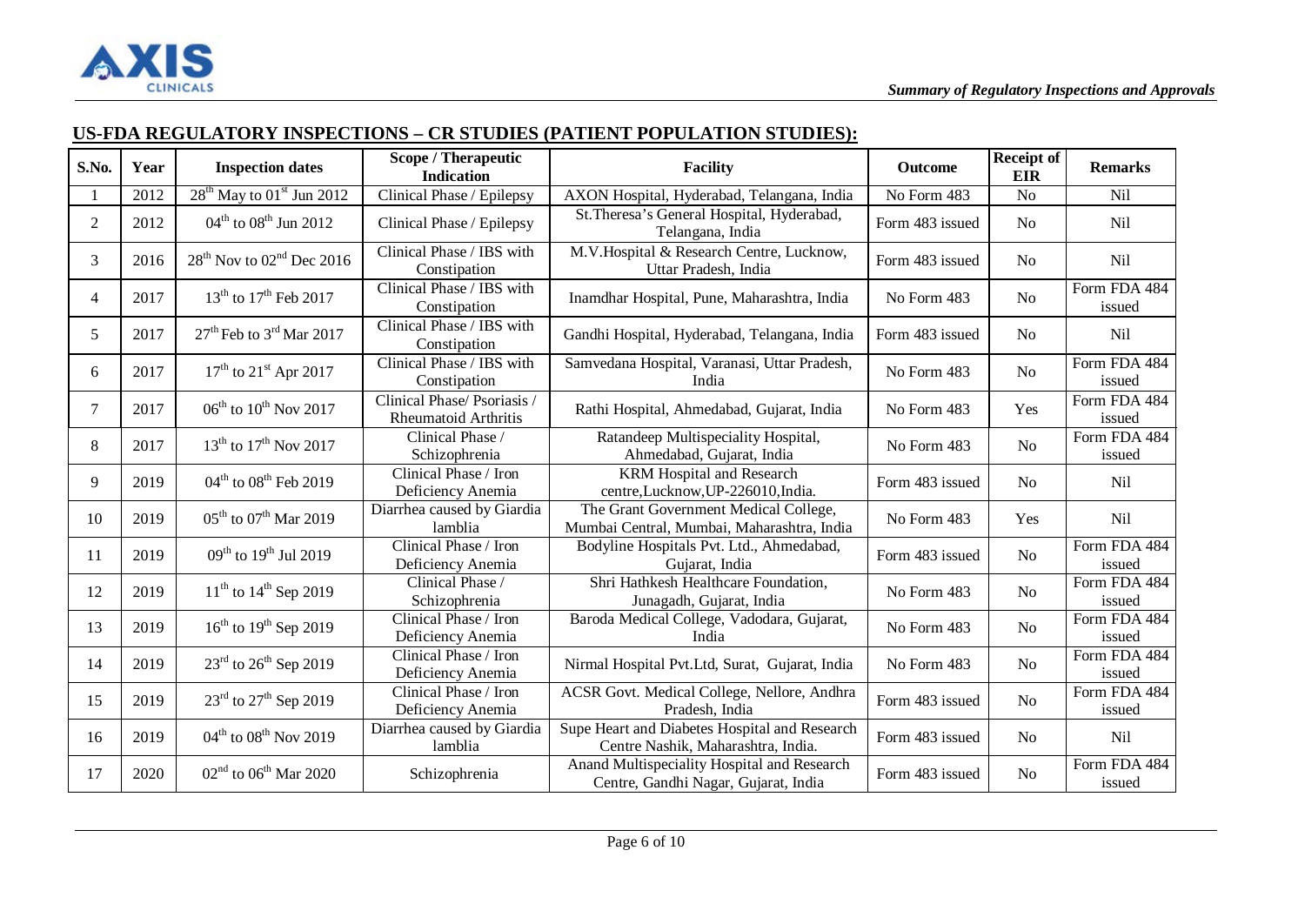

### **OTHER REGULATORY INSPECTIONS:**

| S.No.          | Year                  | <b>Inspection dates</b>                     | <b>Scope</b>          | <b>Facility</b> | <b>Outcome</b>         | <b>Remarks</b>                                                 |  |  |  |
|----------------|-----------------------|---------------------------------------------|-----------------------|-----------------|------------------------|----------------------------------------------------------------|--|--|--|
|                | <b>ANVISA- Brazil</b> |                                             |                       |                 |                        |                                                                |  |  |  |
| -1             | 2007                  | $06^{th}$ -10 <sup>th</sup> Aug 2007        | All Phases            | $ACL-01$        | Approved               | Nil                                                            |  |  |  |
| 2              | 2009                  | $12^{th}$ -16 <sup>th</sup> Oct 2009        | All Phases            | $ACL-01$        | Approved               | Nil                                                            |  |  |  |
| 3              | 2011                  | $05^{th}$ -06 <sup>th</sup> Aug 2011        | All Phases            | $ACL-01$        | Approved               | Nil                                                            |  |  |  |
| $\overline{4}$ | 2012                  | $17^{\text{th}} - 19^{\text{th}}$ Oct 2012  | All Phases            | $ACL-01$        | Approved               | Nil                                                            |  |  |  |
| 5              | 2013                  | $05^{\text{th}}$ -08 <sup>th</sup> Aug 2013 | All Phases            | $ACL-01$        | Approved               | Nil                                                            |  |  |  |
| 6              | 2014                  | $02^{\text{nd}} - 04^{\text{th}}$ Jun 2014  | All Phases            | $ACL-01$        | Approved               | Nil                                                            |  |  |  |
| 7              | 2015                  | $02nd - 04th$ Mar 2015                      | All Phases            | $ACL-01$        | Approved               | Nil                                                            |  |  |  |
| 8              | 2017                  | $07^{\text{th}} - 11^{\text{th}}$ Aug 2017  | All Phases            | $ACL-01$        | Successfully completed | Validity till 03rd Jan 2019                                    |  |  |  |
|                |                       |                                             |                       | <b>UK-MHRA</b>  |                        |                                                                |  |  |  |
|                | 2009                  | $24^{\text{th}} - 27^{\text{th}}$ Feb 2009  | All Phases            | $ACL-01$        | Approved               | <b>GCP</b> Certificate Issued                                  |  |  |  |
| $\overline{2}$ | 2011                  | $17^{th}$ -18 <sup>th</sup> Oct 2011        | <b>Clinical Phase</b> | $ACL-01$        | Approved               | Certificate Issued                                             |  |  |  |
| 3              | 2014                  | $01^{\text{st}}$ -05 <sup>th</sup> Sep 2014 | All Phases            | $ACL-01$        | Approved               | Nil                                                            |  |  |  |
| $\overline{4}$ | 2018                  | $04^{\text{th}} - 08^{\text{th}}$ Jun 2018  | All Phases            | $ACL-01$        | Approved               | Inspection includes the review of<br>Patient Population study. |  |  |  |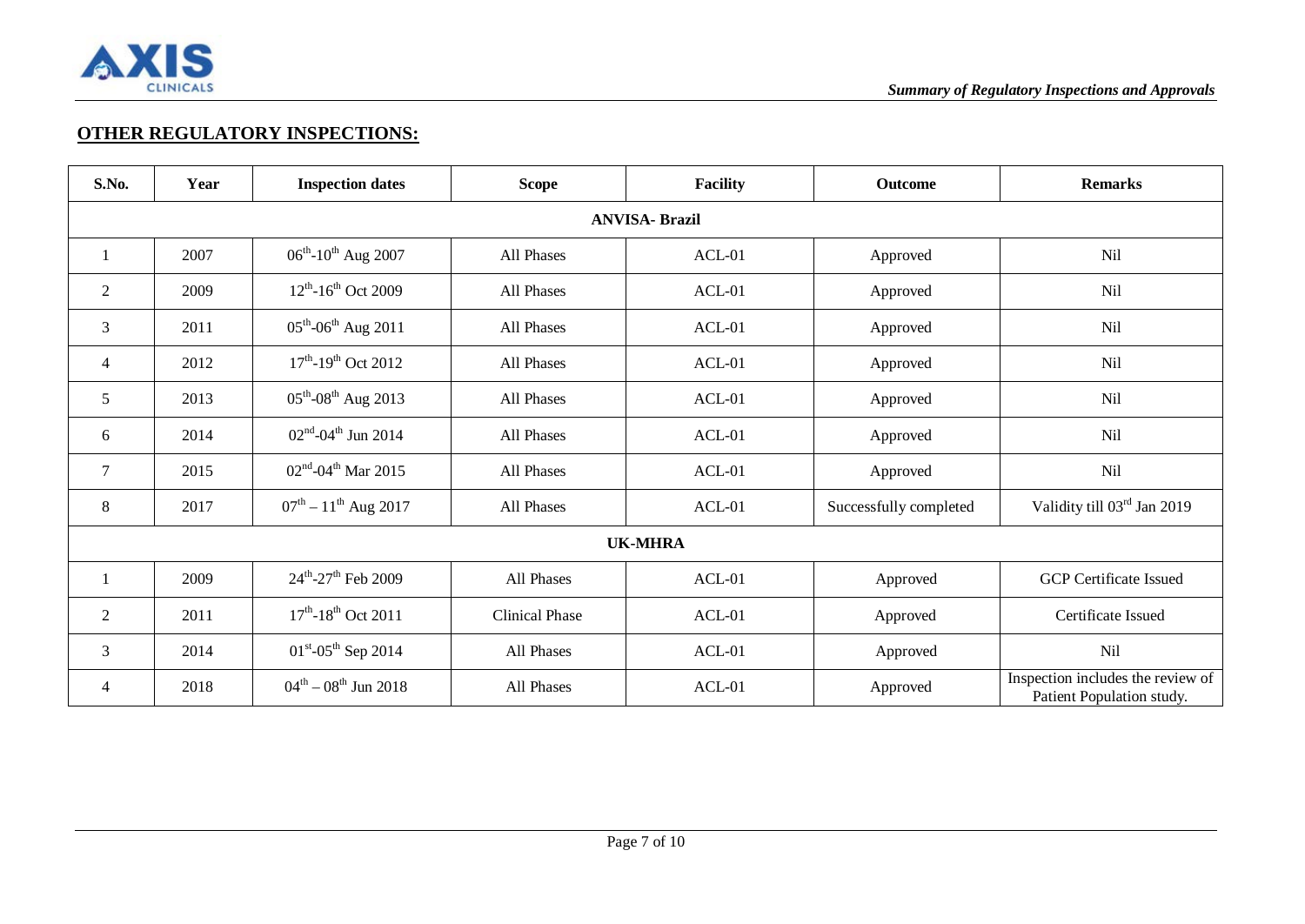

### **OTHER REGULATORY INSPECTIONS:**

| S.No.              | Year                                                                             | <b>Inspection dates</b>                     | <b>Scope</b>                                                            | <b>Facility</b>                                              | Outcome                    | <b>Remarks</b>                |  |  |
|--------------------|----------------------------------------------------------------------------------|---------------------------------------------|-------------------------------------------------------------------------|--------------------------------------------------------------|----------------------------|-------------------------------|--|--|
| <b>ANSM-France</b> |                                                                                  |                                             |                                                                         |                                                              |                            |                               |  |  |
| 1                  | 2009                                                                             | $02^{\text{nd}} - 03^{\text{rd}}$ Jun 2009  | <b>Clinical Phase</b>                                                   | $ACL-01$                                                     | <b>Accepted Compliance</b> | <b>Nil</b>                    |  |  |
|                    | <b>MOH-Turkey</b>                                                                |                                             |                                                                         |                                                              |                            |                               |  |  |
|                    | 2011                                                                             | $18^{th}$ -19 <sup>th</sup> Dec 2011        | All Phases                                                              | $ACL-01$                                                     | Approved                   | <b>GCP</b> Certificate issued |  |  |
|                    | <b>Thailand-BLQS-GLP Inspection</b>                                              |                                             |                                                                         |                                                              |                            |                               |  |  |
| 1                  | 2014                                                                             | $21^{\text{st}} - 25^{\text{th}}$ Jan 2014  | Bioanalytical                                                           | $ACL-01$                                                     | Approved                   | <b>GLP</b> Certificate issued |  |  |
|                    | <b>WHO</b>                                                                       |                                             |                                                                         |                                                              |                            |                               |  |  |
| 1                  | 2015                                                                             | $17^{\text{th}}$ -20 <sup>th</sup> Mar 2015 | All Phases                                                              | $ACL-01$                                                     | Approved                   | Nil                           |  |  |
| $\overline{2}$     | 2017                                                                             | $18^{th}$ -21 <sup>st</sup> Dec 2017        | All Phases                                                              | $ACL-01$                                                     | Approved                   | Nil                           |  |  |
|                    |                                                                                  |                                             |                                                                         | <b>GCC-DR (Gulf Central Committee for Drug Registration)</b> |                            |                               |  |  |
| 1                  | 2016                                                                             | $15^{th}$ -16 <sup>th</sup> Feb 2016        | All Phases                                                              | ACL-01 & 02                                                  | Approved                   | Nil                           |  |  |
|                    |                                                                                  |                                             |                                                                         | <b>MCC (Medicines Control Council) – South Africa</b>        |                            |                               |  |  |
| 1                  | 2017                                                                             | $25^{th} - 27^{th}$ Mar 2017                | <b>Clinical Phase</b>                                                   | $ACL-01$                                                     | Approved                   | Nil                           |  |  |
|                    |                                                                                  |                                             | <b>NPRA (National Pharmaceutical Regulatory Agency) - Malaysia</b>      |                                                              |                            |                               |  |  |
| 1                  | 2018                                                                             | $18^{th} - 22^{nd}$ Jun 2018                | All Phases                                                              | $ACL-01$                                                     | Approved                   | <b>Nil</b>                    |  |  |
|                    | <b>INFARMED</b> (Portuguese National Authority of Medicines and Health Products) |                                             |                                                                         |                                                              |                            |                               |  |  |
|                    | 2018                                                                             | $18^{th} - 20^{th}$ Jun 2018                | <b>Clinical Phase</b>                                                   | $ACL-03$                                                     | Approved                   | <b>Nil</b>                    |  |  |
|                    |                                                                                  |                                             | AEMPS (Agencia Española de Medicamentos y Productos Sanitarios) - Spain |                                                              |                            |                               |  |  |
|                    | 2018                                                                             | $17^{\text{th}} - 21^{\text{st}}$ Dec 2018  | <b>Clinical Phase</b>                                                   | $ACL-03$                                                     | Approved                   | <b>Nil</b>                    |  |  |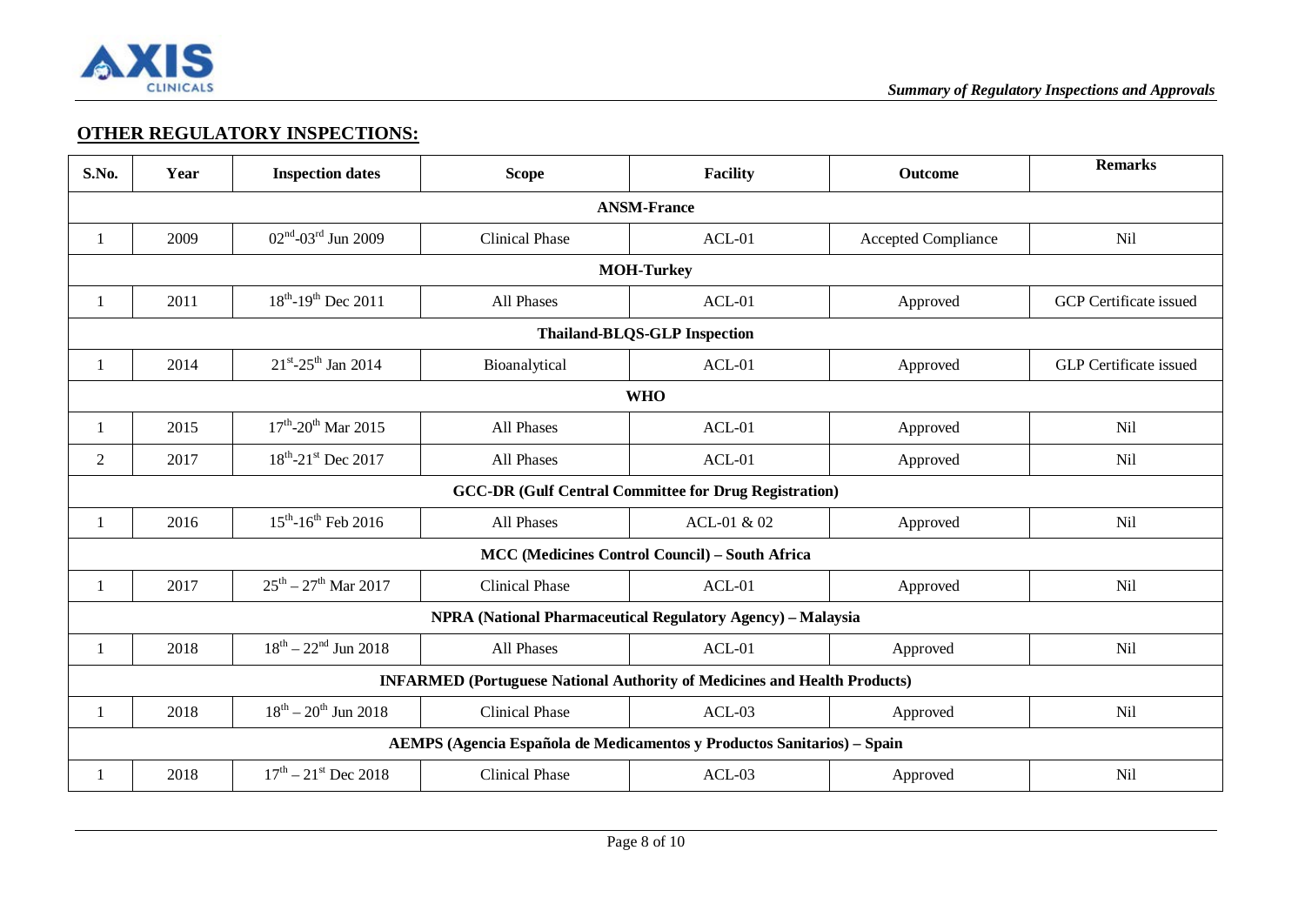

## **DCGI INSPECTIONS:**

| S.No.          | Year | <b>Inspection dates</b>                       | <b>Scope</b>          | <b>Facility</b> | <b>Approval Date</b>      | <b>Remarks</b>                                     |
|----------------|------|-----------------------------------------------|-----------------------|-----------------|---------------------------|----------------------------------------------------|
|                | 2006 | $16th$ Dec 2006                               | All phases            | ACL-01&02       | $08th$ Feb 2008           | Approved                                           |
| 2              | 2010 | $13^{th}$ -14 <sup>th</sup> Jul 2010          | All phases            | $ACL-01&02$     | Nil                       | Compliance submitted & accepted                    |
| 3              | 2013 | $18^{th}$ -20 <sup>th</sup> Sep 2013          | All phases            | ACL-01&02       | $11^{th}$ Nov 2014        | Approved                                           |
| $\overline{4}$ | 2015 | $16^{th}$ -17 <sup>th</sup> Oct 2015          | All phases            | ACL-01&02       | $16th$ Mar 2016           | Approved                                           |
| 5              | 2016 | $19^{th}$ Apr 2016                            | <b>Clinical Phase</b> | $ACL-03$        | $01st$ Aug 2016           | Approved                                           |
| 6              | 2016 | $22^{nd} - 23^{rd}$ Aug 2016                  | All phases            | $ACL-01$        | Nil                       | <b>Nil</b>                                         |
|                | 2017 | $08^{th}$ Jun 2017                            | All phases            | $ACL-01$        | $09^{th}$ Aug 2017        | Approved (Validity till 08 <sup>th</sup> Aug 2020) |
| 8              | 2019 | $17th$ Jul 2019                               | <b>Clinical Phase</b> | $ACL-03$        | $12^{th}$ Sep 2019        | Approved (Validity till 11 <sup>th</sup> Sep 2024) |
| 9              | 2020 | $03^{\text{rd}}$ to $04^{\text{th}}$ Jun 2020 | All phases            | $ACL-01$        | $23^{\text{rd}}$ Jul 2020 | Approved (Validity till 22 <sup>nd</sup> Jul 2025) |

*Note: Details of DCGI inspections for facility approval for conducting bioequivalence studies and clinical research with a notification/ inspection report/approval were listed here.*